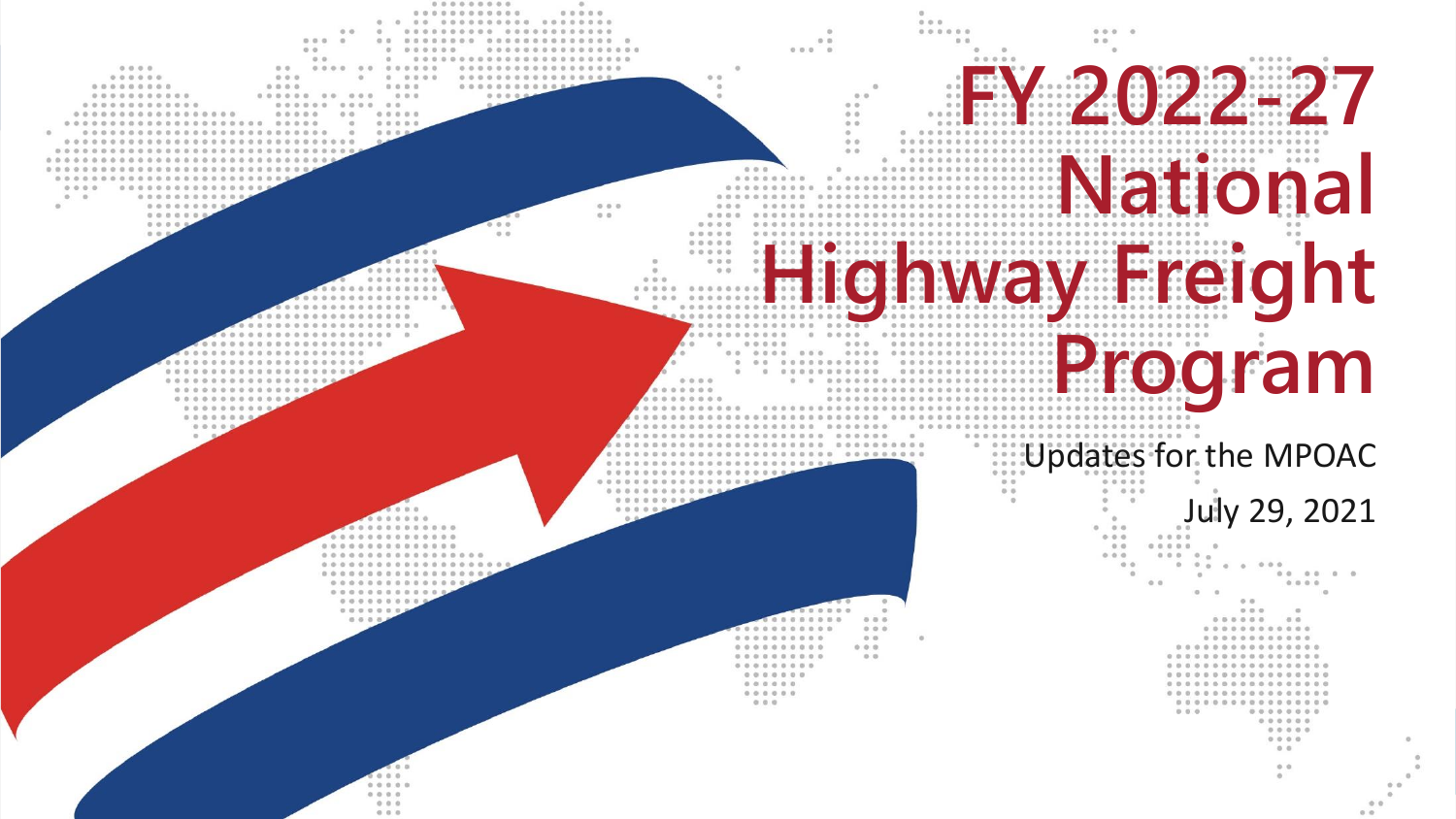#### **FY 2022-27 NHFP**

- Call for projects was in early April this year
- FDOT District Freight Coordinators (DFCs) and MPOAC partners discussed potential projects
- DFCs routed project requests through their district leadership and submitted to the Freight and Multimodal Operations Office for prioritization
- 29 projects submitted, 3 of which support projects on the 2021 MPOAC Freight Priorities Program
- Total NHFP funding requests over next 5 years was over \$248M
- Total NHFP funding available over next 5 years is approximately \$101M (as of July 2021, and constantly changes with Work Program estimate updates)

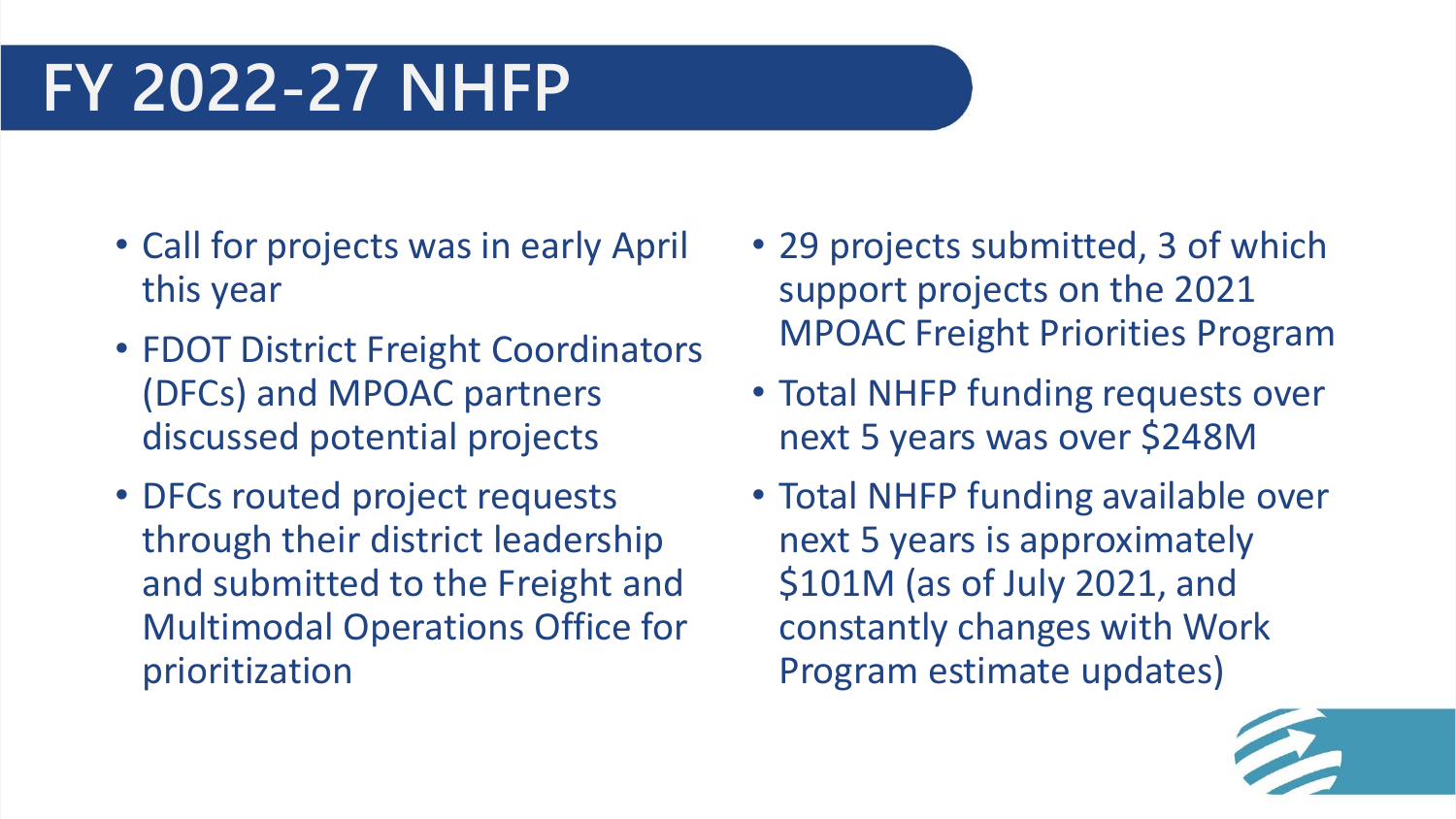# **MPOAC Projects District 3**

- FM 437905-3 SR 8 (I-10) EB to SR 95 (US 29)
	- Supports FM 437905-1 and 2
	- Alabama State line to SR-95 – Both on the FPP
- Projects overlap and support each other





#### [ArcGIS Web Application](https://hdr.maps.arcgis.com/apps/webappviewer/index.html?id=965dac90b733474682cd3da5c986ba3d)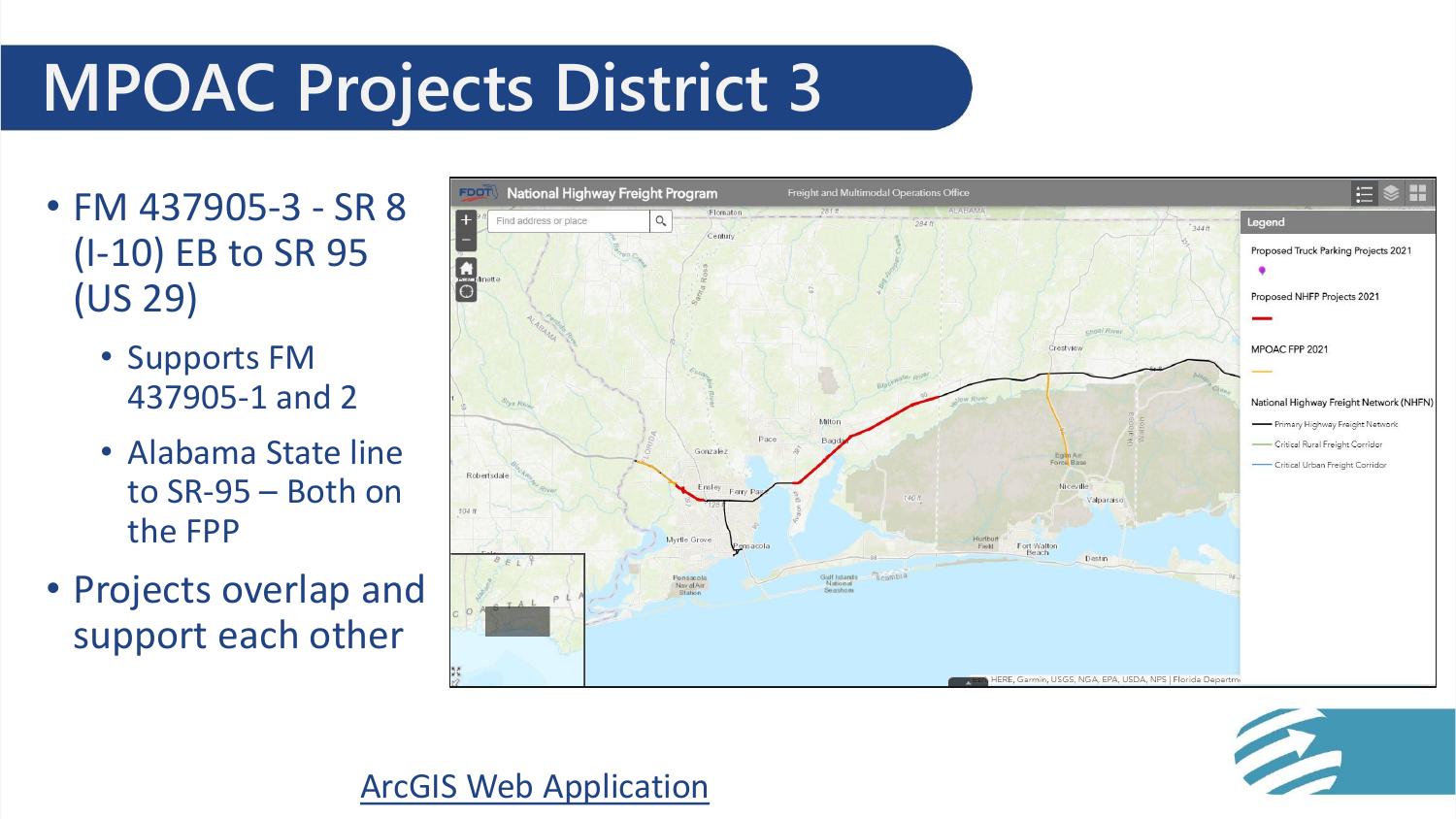## **MPOAC Projects District 7**

- Further Support provided in District 7
	- FM 445056-1 I-4 WB to I-275 NB widening from West of 14th Street to South of Floribraska Avenue. Will alleviate the highest rated bottleneck in Florida. ATRI # 64 national bottleneck



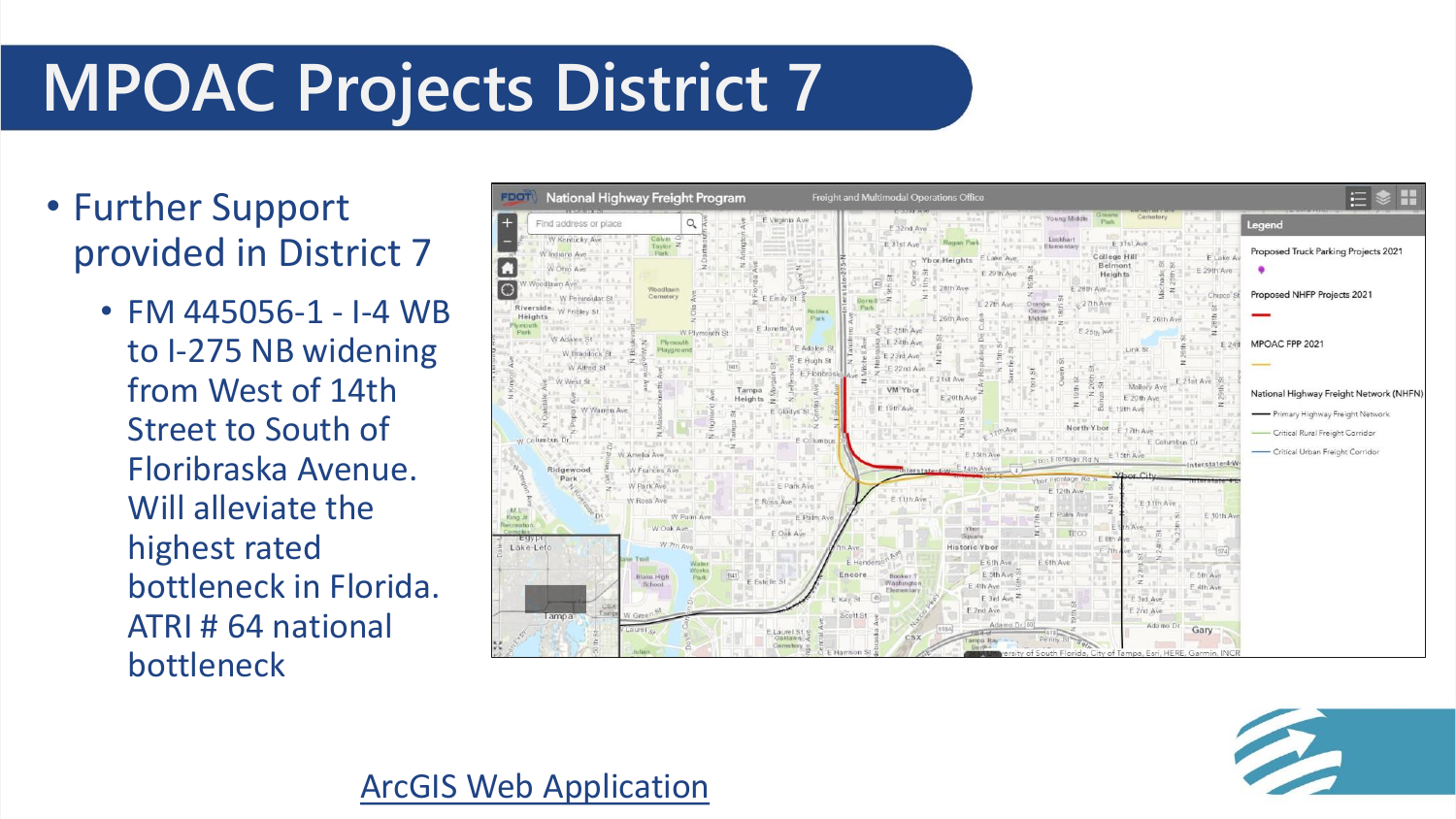## **Next Steps**

#### • Mapping

- All project submissions are mapped to ensure that they are on or support the National Highway Freight Network
- Project Details
	- QA/QC to confirm all qualitative selections are accurate and interpreted consistently
- Prioritization
	- Qualitative scores are based on the project's ability to implement the FMTP Objectives (ex. addresses resiliency, improve last mile connectivity)
	- Quantitative scores are based on the project's geographic location and level of need as defined in the FMTP (ex. defined bottleneck, truck parking critical area)
- Funding
	- Projects selected for funding are programmed, and the NHFP listing of projects is revised in the FMTP Investment Element and submitted to FHWA for approval